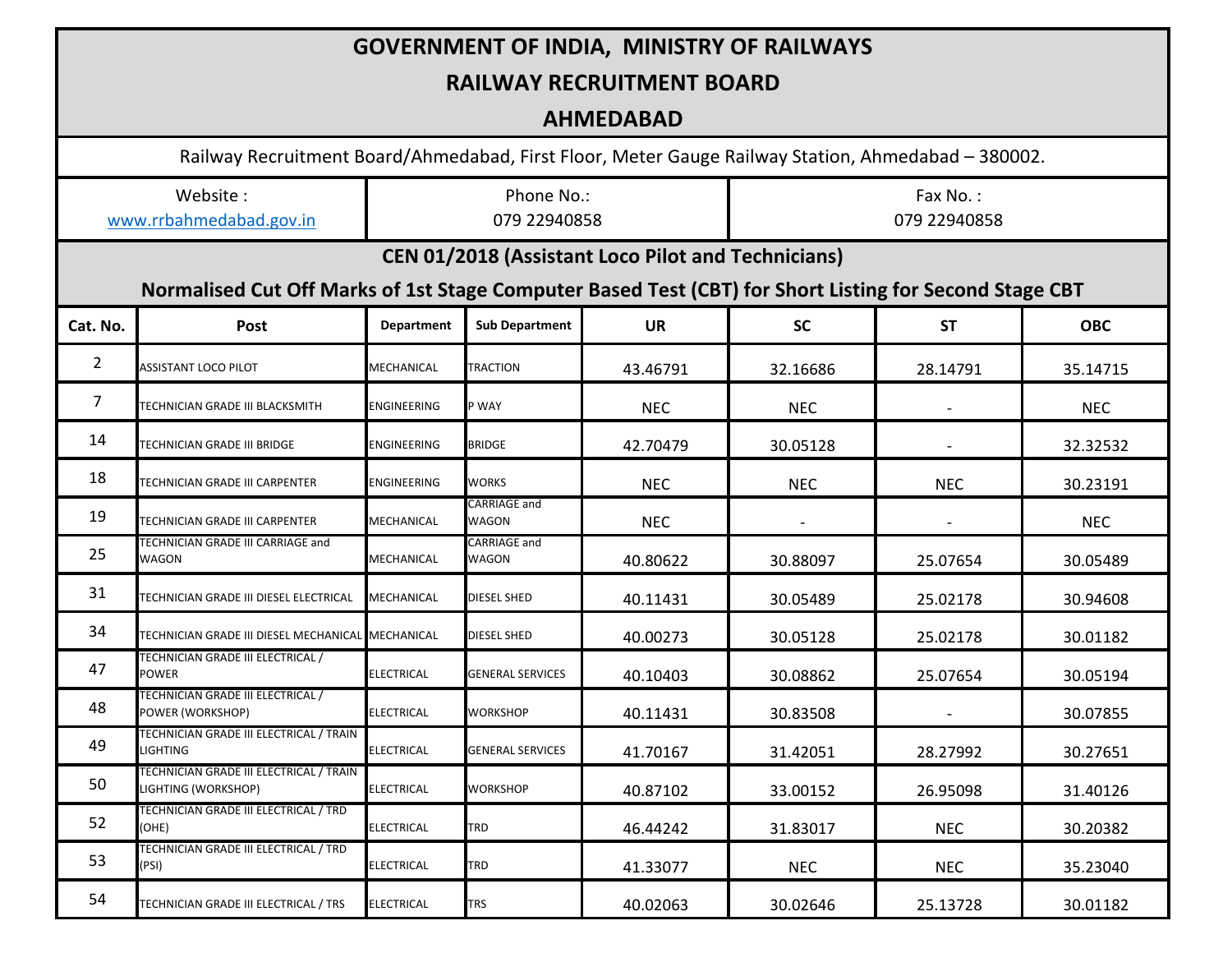| 59  | TECHNICIAN GRADE III FITTER                                | <b>ELECTRICAL</b>  | <b>GENERAL SERVICES</b>      | 40.50027   | 31.31296   | <b>NEC</b>               | 30.08862   |
|-----|------------------------------------------------------------|--------------------|------------------------------|------------|------------|--------------------------|------------|
| 62  | TECHNICIAN GRADE III FITTER                                | <b>MECHANICAL</b>  | CARRIAGE and<br>WAGON        | 43.07951   | 31.40126   | 26.20627                 | 30.02646   |
| 65  | TECHNICIAN GRADE III FITTER (WORKSHOP) ENGINEERING         |                    | <b>WORKSHOP</b>              |            | <b>NEC</b> | 27.06670                 |            |
| 66  | TECHNICIAN GRADE III FITTER (WORKSHOP) MECHANICAL          |                    | WORKSHOP                     | 40.09253   | 30.40637   | 26.04248                 | 30.01182   |
| 67  | TECHNICIAN GRADE III FITTER (WORKSHOP) S and T             |                    | <b>WORKSHOP</b>              | <b>NEC</b> |            |                          |            |
| 71  | TECHNICIAN GRADE III GRINDER<br>(WORKSHOP)                 | <b>ENGINEERING</b> | WORKSHOP                     | <b>NEC</b> |            |                          |            |
| 83  | TECHNICIAN GRADE III MACHINIST<br>(WORKSHOP)               | <b>ENGINEERING</b> | WORKSHOP                     | 43.01874   |            |                          |            |
| 84  | TECHNICIAN GRADE III MACHINIST<br>(WORKSHOP)               | MECHANICAL         | <b>WORKSHOP</b>              | 42.24094   | 30.95583   |                          |            |
| 88  | TECHNICIAN GRADE III MASON                                 | <b>ENGINEERING</b> | WORKS                        | 63.63685   | <b>NEC</b> | <b>NEC</b>               | <b>NEC</b> |
| 98  | TECHNICIAN GRADE III MILLWRIGHT                            | MECHANICAL         | <b>WORKSHOP</b>              | <b>NEC</b> |            | <b>NEC</b>               | 33.02916   |
| 100 | TECHNICIAN GRADE III MOTOR VEHICLE<br>DRIVER CUM MECHANIC  | <b>GENERAL</b>     | TRANSPORT                    | 41.60826   | 31.30989   |                          | 31.17343   |
| 103 | TECHNICIAN GRADE III MULTI SKILLED<br><b>FITTER</b>        | <b>ENGINEERING</b> | WORKS                        | 41.10523   |            |                          | 30.49114   |
| 104 | TECHNICIAN GRADE III MULTI SKILLED<br><b>FITTER</b>        | MECHANICAL         | <b>WORKSHOP</b>              | 40.13483   | 30.19317   | 27.86109                 | 30.05194   |
| 107 | TECHNICIAN GRADE III PAINTER                               | <b>ENGINEERING</b> | P WAY                        | <b>NEC</b> | <b>NEC</b> |                          |            |
| 108 | TECHNICIAN GRADE III PAINTER                               | <b>ENGINEERING</b> | <b>WORKS</b>                 | <b>NEC</b> |            |                          | <b>NEC</b> |
| 117 | TECHNICIAN GRADE III PERMENANT WAY                         | <b>ENGINEERING</b> | P WAY                        | 40.85104   | 30.84363   |                          | <b>NEC</b> |
| 121 | TECHNICIAN GRADE III PLUMBER / PIPE<br><b>FITTER</b>       | <b>ENGINEERING</b> | WORKS                        | 43.44828   |            |                          | 31.61649   |
| 126 | TECHNICIAN GRADE III REFRIGERATION and<br>AIR CONDITIONING | <b>ELECTRICAL</b>  | GENERAL SERVICES             | 40.00907   | 30.05194   | 32.04209                 | 30.07086   |
| 134 | TECHNICIAN GRADE III SIGNAL                                | S and T            | SIGNAL                       | 54.29900   | 46.90340   | 36.23507                 | 49.18532   |
| 136 | <b>TECHNICIAN GRADE III</b><br>TELECOMMUNICATION           | S and T            | TELECOMMUNICATIO<br>Ν        | 54.07368   | 50.32400   | 41.24715                 | 49.07856   |
| 146 | TECHNICIAN GRADE III WELDER                                | <b>ENGINEERING</b> | <b>BRIDGE</b>                | 41.70167   |            |                          |            |
| 148 | TECHNICIAN GRADE III WELDER                                | <b>ENGINEERING</b> | <b>WORKS</b>                 | <b>NEC</b> |            | $\overline{\phantom{a}}$ | 30.13242   |
| 149 | TECHNICIAN GRADE III WELDER                                | MECHANICAL         | <b>CARRIAGE and</b><br>WAGON | 53.40740   | 31.35557   |                          | 39.28630   |